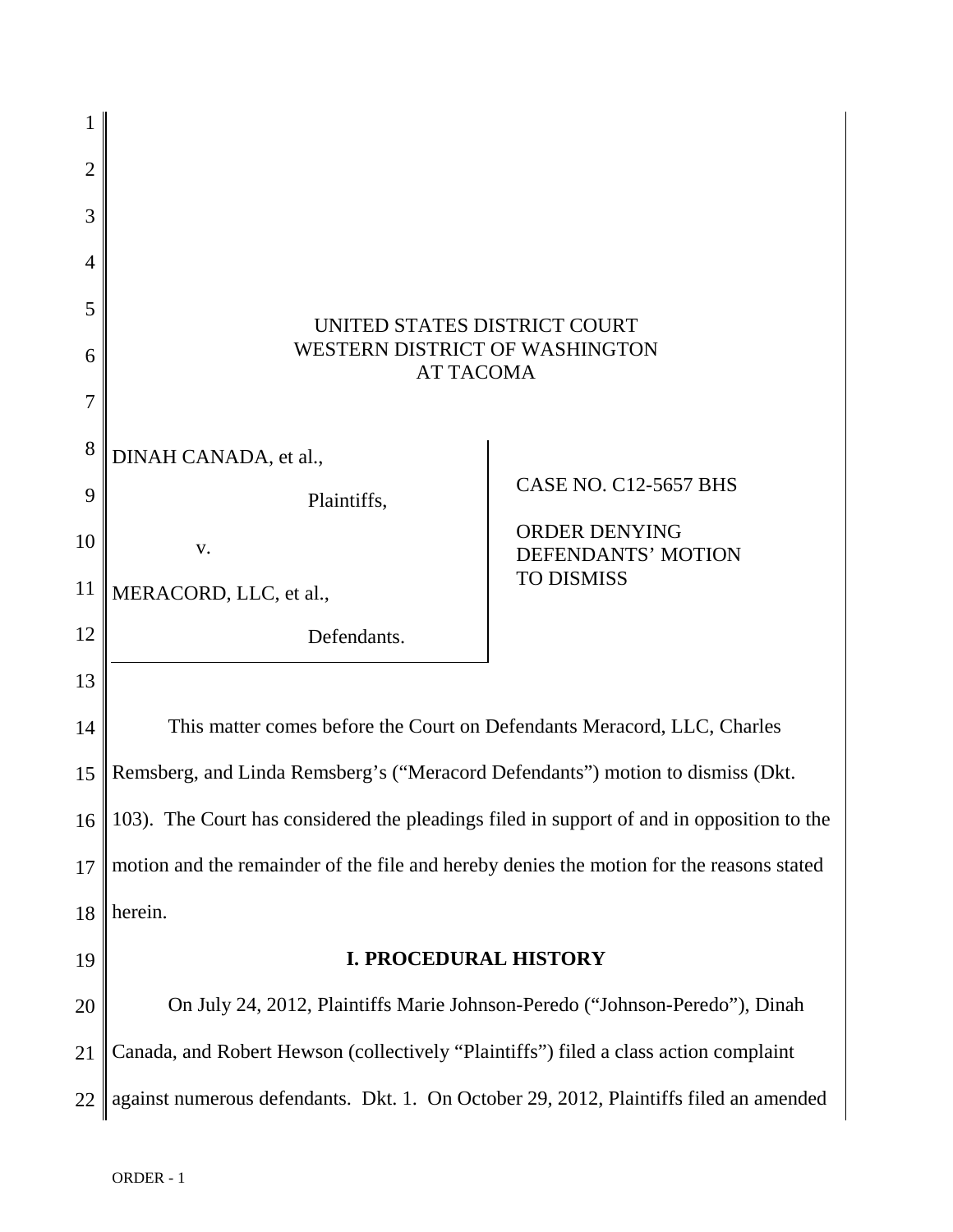1 2 3 4 5 6 7 8 class action complaint against the Meracord Defendants and Lloyd E. Ward, Amanda Glen Ward, Lloyd Ward, P.C., Lloyd Ward & Associates, P.C., The Lloyd Ward Group, P.C., Ward Holdings, Inc., and Settlement Compliance Commission, Inc. alleging violations of (1) the Racketeering Influenced and Corrupt Organizations Act, 18 U.S.C. §§ 1961–1968; (2) the Washington Debt Adjusting Act, RCW Chapter 18.28; (3) the Washington Consumer Protection Act, RCW Chapter 19.86; (4) aiding and abetting the commission of unfair and deceptive business conduct; (5) breach of fiduciary duty; and (6) unjust enrichment. Dkt. 41.

9 10 11 On April 25, 2013, the Meracord Defendants served Johnson-Peredo an offer of judgment for \$13,058.46, plus reasonable attorneys' fees, costs, and expenses. Dkt. 104, Declaration of C. Allen Garret Jr., Exh. A.

12 13 14 On April 30, 2013, the Meracord Defendants filed a motion to dismiss. Dkt. 103. On May 20, 2013, Plaintiffs responded. Dkt. 105. On May 24, 2013, the Meracord Defendants replied. Dkt. 107.

15

## **II. DISCUSSION**

16 17 18 19 20 21 22 The Meracord Defendants move to dismiss Johnson-Peredo's claims on the basis that the offer of judgment in full satisfaction of her claims moots her claims. Dkt. 103. The law of the Ninth Circuit, however, is "that an unaccepted Rule 68 offer of judgment—for the full amount of the named plaintiff's individual claim and made before the named plaintiff files a motion for class certification—does not moot a class action." *Pitts v. Terrible Herbst, Inc.*, 653 F.3d 1081, 1091–1092 (9th Cir. 2011). Despite *Pitts*

ORDER - 2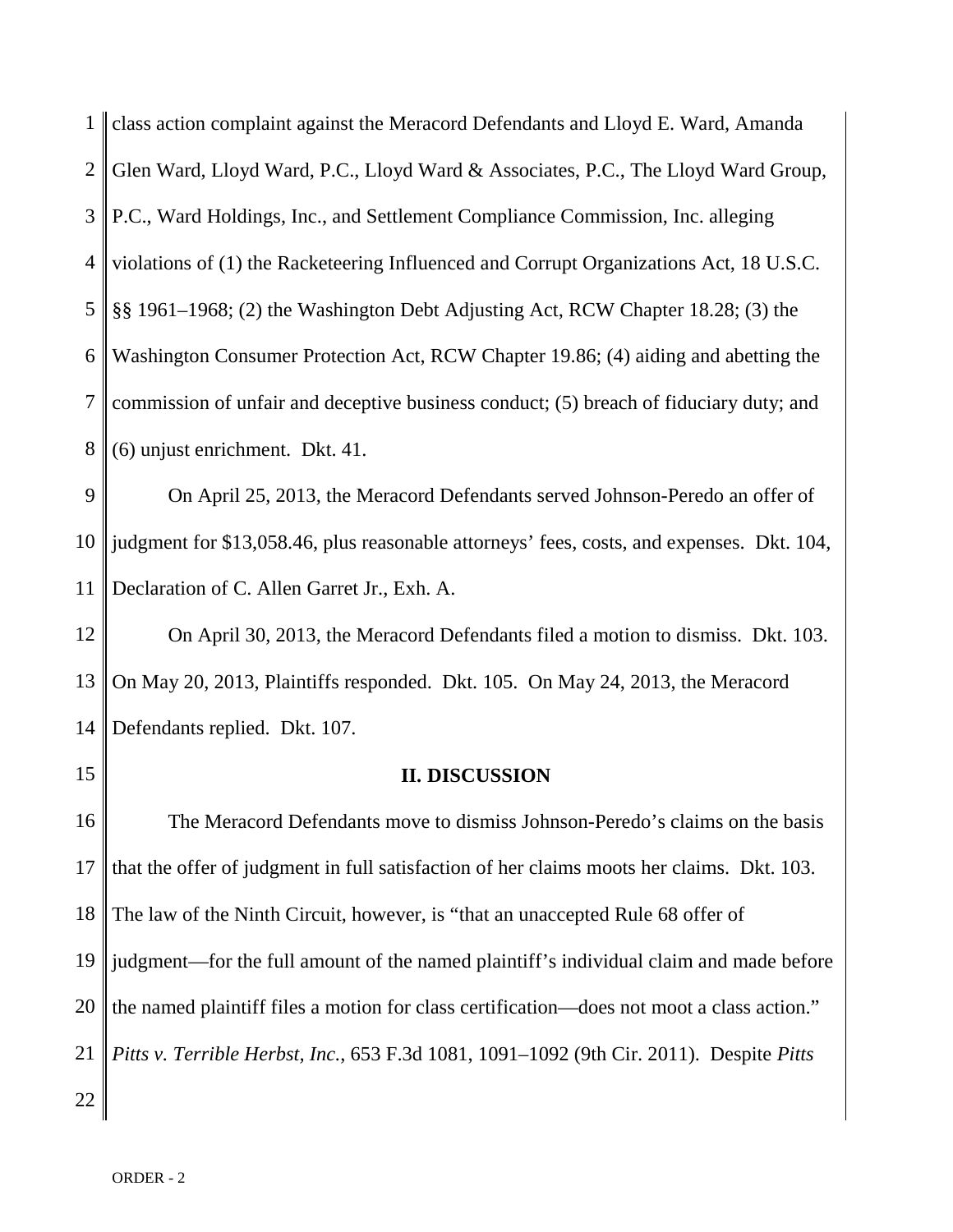1 2 being directly on point, the Meracord Defendants argue that the Supreme Court's recent decision in *Genesis Healthcare Corp. v. Symczyk*, 133 S. Ct. 1523 (2013), abrogates *Pitts*.

3 4 5 6 7 8 9 10 11 12 13 14 In *Genesis*, the plaintiff filed a collective action under Section 16(b) of the Fair Labor Standards Act of 1938 ("FLSA"), 29 U.S.C. § 201, *et seq*. 133 S. Ct. at 1527. The Court assumed, without deciding, that the defendant's offer of judgment mooted the plaintiff's claim. *Id*. at 1532. The Court then held "that respondent has no personal interest in representing putative, unnamed claimants, nor any other continuing interest that would preserve her suit from mootness." *Id*. Although the Court discussed cases involving class certification issues, there is nothing to indicate that the specific holding extends beyond FLSA collective actions. In fact, the Court explicitly distinguished class certification case law on the issues of significant personal stake, inherently transitory claims, and frustrating the purposes of class actions by allowing a defendant to "pick off" named plaintiffs. *Id*. at 1530–1532. As such, this Court declines to apply the *Genesis* holding to the facts of this class action and denies the motion to dismiss.

15 16 17 18 19 20 In the event that the Court denied the motion, the Meracord Defendants request that the Court certify the issue for immediate appeal. Dkt. 107 at 4. The Meracord Defendants, however, have failed to meet their burden under the collateral order doctrine in this briefing. *See U.S. v. LKAV*, 712 F.3d 436, 439 (9th Cir. 2013). Therefore, the Court declines to certify this interim decision for appellate review at this time. This ruling does not preclude a separate motion on this issue.

22

21